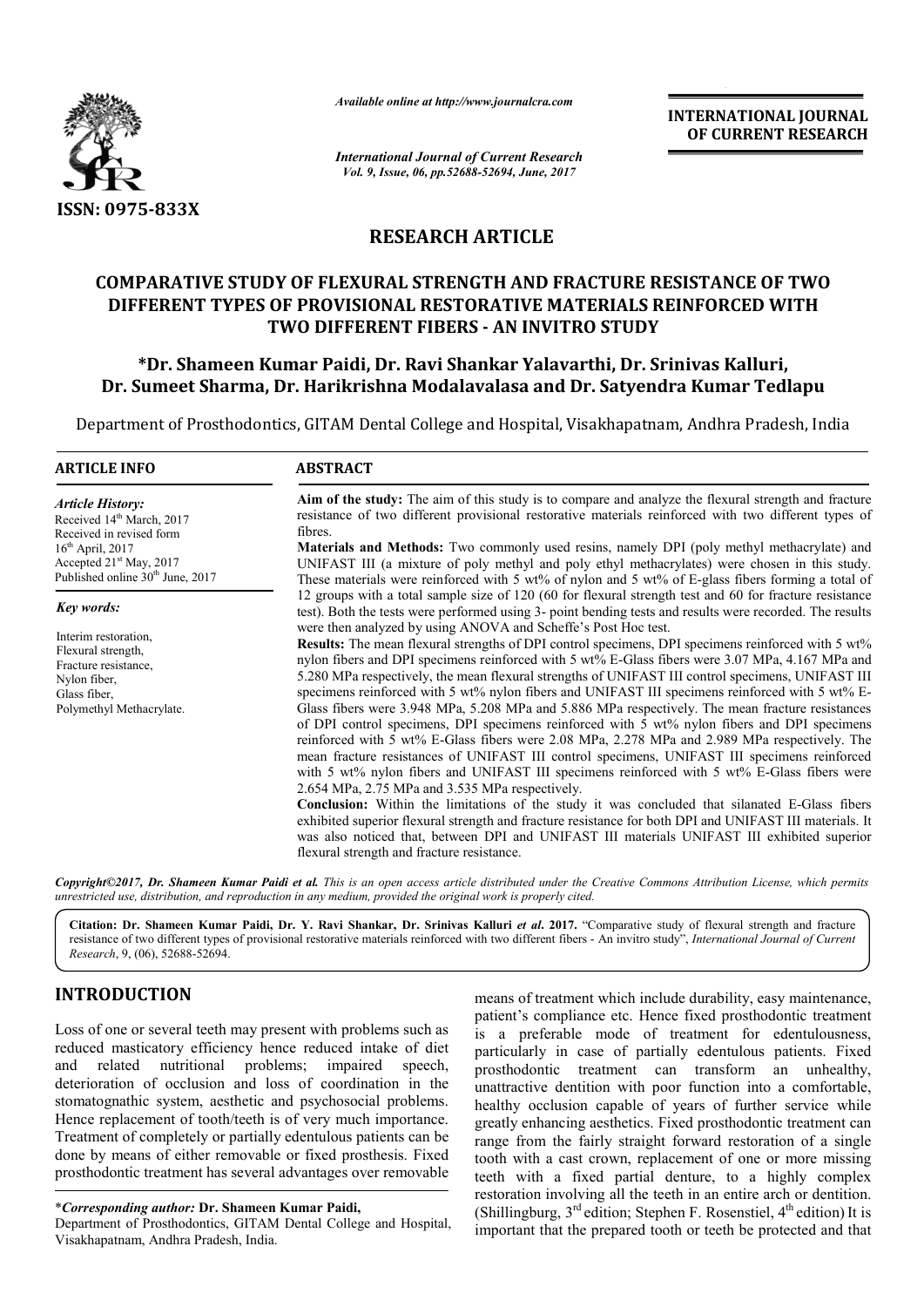the patient is kept comfortable while a cast restoration is being fabricated. By successful management of this phase of the treatment, the dentist can gain patient's confidence and favourably influence the ultimate success of final restoration. During the time between the preparation of the tooth and the placement of the final restoration, the tooth is protected by a provisional restoration. (Stephen F. Rosenstiel,  $4<sup>th</sup>$  edition; Naveen S Yadav and Hend Elkawash, 2011) An optimum interim fixed restoration must satisfy biologic, mechanical and aesthetic requirements. The biologic requirements include pulp protection, maintenance of periodontal health, provision of occlusal compatibility, maintenance of tooth position & protecting the tooth against fracture. Mechanical requirements include resistance to functional loads, resistance to removal forces and maintenance of interabutment alignment. Aesthetic requirements include easily contour able margins, colour compatibility translucency and colour stability. (Shillingburg, 3<sup>rd</sup>edition) For patients with bruxism or those whose treatment plans require long-term use of provisional restorations, provisional restorations with improved physical properties are required. (Hamza *et al*., 2004) Flexural strength, also known as transverse strength, is a measurement of the strength of a bar (supported at each end) under a static load. (Kenneth J. Anusavice,  $11<sup>th</sup>$  edition) The flexural strength test is combination of tensile and compressive strength tests and includes elements of proportional limit and elastic modulus measurements. (Craig, 2001) Fracture toughness is the ability of a material to resist crack propagation and may more accurately determine the likelihood of fracture of provisional restoration in clinical practice, whereas fracture strength is the stress at which the material fractures. (Hamza *et al*., 2004; Craig, 2001) Both flexural strength and fracture resistance are the parameters based on which the clinical longevity of the provisional restoration can be predicted.

Various attempts have been made to reinforce provisional restorative materials. Modifications have been done by modifying the basic composition of the material itself or by the addition of various reinforcement elements to the resin material. These additional reinforcement materials include metal wire, (Geerts *et al*., 2008; Hamza *et al*., 2006) different types of fibers such as Carbon, Polyethylene, (Hamza *et al*., 2004; Geerts *et al*., 2008; Hamza *et al*., 2006) Glass, (Hamza *et al*., 2004; Geerts *et al*., 2008; Hamza *et al*., 2006) Aramid (Jacob John *et al*., 2001) and Nylon (Jacob John *et al*., 2001) fibers. Various studies have been conducted to determine the influence of the above mentioned materials on the flexural strength and fracture resistance of the acrylic resins used as provisional restorative material. Compared with conventional polymer materials, fiber reinforced polymers are successful in their application primarily because of their high specific modulus and specific strength. This study aims at evaluating the influence of two reinforcements in the form of short (2-3 mm) fibers on flexural strength and fracture resistance of two commonly used provisional restorative materials.

## **MATERIALS AND METHODS**

In this study two commonly used polymer materials were used, PMMA based (D.P.I., Mumbai, India) and a mixture of PMMA and PEMA (UNIFAST III, GC, America). The reinforcement materials used were 5 wt % nylon and 5 wt% Eglass fibers. These fibers were mixed into these polymer materials and were tested for the flexural strength and fracture resistance. Three groups, first group comprising of non

reinforced specimens, 2nd group comprising of specimens reinforced with 5 wt % nylon and 3rd group comprising of specimens reinforced with 5 wt% E- glass fibers were tested for each of the two parameters.

#### **Fabrication of test specimens for flexural strength test**

A specially designed split stainless steel die (Fig.1) was fabricated according to (American National Standards Institute/American Dental Association specification no. 27) (ANSI/ADA specification 27, 1993) to form rectangular specimens of dimensions  $2.2 \times 2.2 \times 25.2$  mm. The die comprised a base ( $75 \times 85 \times 3$  mm), 2 rectangular metal plates  $(41 \times 22.5 \times 2.2 \text{ mm})$  and 5 identical rectangular bars that, when assembled over the base, formed 6 identical spaces with the required dimensions. Polymer and monomer were taken into a rubber container and mixed according to manufacturer's instructions. When the mix reached the dough stage, it was packed into the mold cavity of the die slowly to avoid entrapping of air; the mold was then covered with a clean glass slab to remove the excess resin and kept under a load of 500 grams (by using a custom made wooden jig) at room temperature for 30 minutes to allow for complete polymerization of the resin. After complete polymerization of the resin, the specimens were separated from the mold; flash was removed with the razor blade and the specimens were examined for voids by viewing against the intense light through the magnifying glass (5X). Using the caliper the specimens were finished to the desired dimensions with 400 and 600-grit sandpaper and stored in artificial saliva (wet mouth- ICPA, Ankleshwar, India) at  $37^{\circ}$  C for 1 week in a bacteriological incubator (Labline instruments, India). After 1 week the specimens were subjected to thermocycling in a customized thermocycling unit (Fig.2) between temperature ranges of 5°C and 55°C. The samples were exposed to each temperature for one minute with a dwell time of 30 seconds for a total of 500 cycles.

### **Flexural strength testing**

The flexural strength for all the specimens was determined by loading the specimens in the INSTRON universal testing machine (Fig.3). Each specimen was positioned on the bending fixture, consisting of 2 parallel, 2-mm–diameter supports, 20 mm apart. The load was applied with a crosshead speed of  $0.75$ mm/min, with a third 2-mm rod placed centrally between the supports. The maximum force [N] upon fracture was recorded. The flexural strength  $(\sigma)$  was calculated from the following equation

$$
\sigma = \frac{3FI}{2bh^2}
$$

Where<sup>;</sup> F is the maximal load (N) exerted on the specimen, I is the distance (mm) between the supports, b is the width (mm) of the specimen, and h is the height (mm) of the specimen.

#### **Fracture toughness specimen preparation**

A specially designed split stainless steel die (Fig.4) was fabricated according to British Standard 5477 (1977) (British Standards Institution. No 5477, 1977) to form rectangular specimens of dimensions 3.  $2 \times 6$ .  $2 \times 25$ . 2 mm. The mold was comprised of a base ( $70 \times 74 \times 12$  mm) which was formed when the two identical halves  $(35 \times 12 \times 74$ mm) were joined,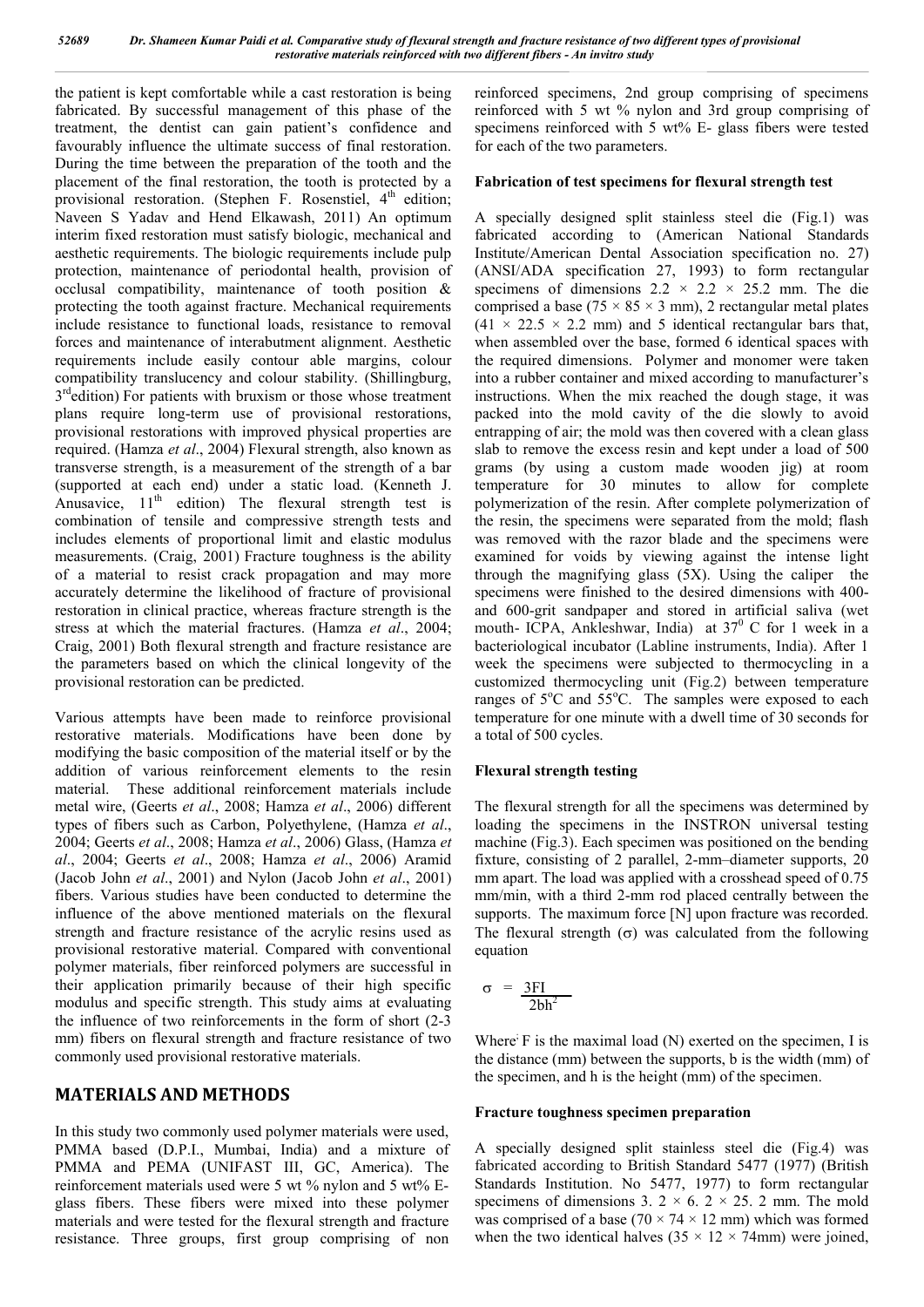2 rectangular metal blocks ( $35 \times 6$ .  $2 \times 1$ . 2mm) and 3 identical rectangular bars. A razor blade was kept vertically between the two halves of the base with the cutting edge extending 3.1 mm upwards into the mold cavity to form a precrack in the specimen. All these parts when assembled formed 4 identical spaces with the required dimensions. Polymer and monomer were taken into a rubber container and mixed according to manufacturer's instructions. When the mix reached the dough stage, it was packed into the mold cavity slowly to avoid entrapping of air; the mold was then covered with a clean glass slab to remove the excess resin and kept under a load of 500 grams (by using a custom made wooden jig) (Fig.5) at room temperature for 30 minutes to allow for complete polymerization of the resin. After complete polymerization of the resin, the specimens were separated from the mold; flash was removed with the razor blade and the specimens were examined for voids as done in the case of specimens fabricated for flexural strength testing. The specimens were trimmed, polished, inspected, stored and were subjected to thermocycling similar to flexural strength test specimens before they were subjected to fracture resistance test.

#### **Fracture toughness testing**

Group of 60 samples were tested for the fracture resistance by using a three point bending test in an INSTRON universal testing machine (Fig.6). Each specimen was positioned on the bending fixture, consisting of 2 parallel, 2-mm–diameter supports, and 20 mm apart. The load was applied with a crosshead speed of 1 mm/min, with a third 2-mm rod placed centrally between the supports until the crack propagation initiated, which was indicated by a sudden drop in the load. The machine was attached to a computer with software to record these loads. The maximum loads (at which there was a sudden drop noticed, indicating crack propagation) were recorded in MPa.

The fracture toughness was then calculated using the following formula:

#### $KIC = f (a/w) F/h \sqrt{w}$

Where; KIC is the fracture toughness (MPa),  $f(a/w)$  is the fracture geometry factor, F is the force at begin of crack propagation (N), a is the length of the crack (mm), h is the specimen thickness (mm), w is the specimen width (mm) All the results (both flexural strength and fracture resistance) were recorded and were subjected to statistical analysis. Comparison of means of more than two groups was done using the Analysis of Variance (ANOVA). For multiple comparisons Scheffe's Post Hoc test was chosen.

### **RESULTS**

The mean flexural strength of DPI control specimens was 3.07 MPa, the mean flexural strength of DPI specimens reinforced with 5 wt% nylon fibers was 4.167 MPa, the mean flexural strength of DPI specimens reinforced with 5 wt% E-Glass fibers was 5.280 MPa, the mean flexural strength of UNIFAST III control specimens was 3.948 MPa, the mean flexural strength of UNIFAST III specimens reinforced with 5 wt% nylon fibers was 5.208 Mpa and the mean flexural strength of UNIFAST III specimens reinforced with 5 wt% E-Glass fibers was 5.886 Mpa (Table.1) (Graph.2).



**Fig.1. Master die for fabrication of flexural strength test specimens**



**Fig.2. Thermocycling machine**



**Fig.3. Flexural strength specimen under load in UTM**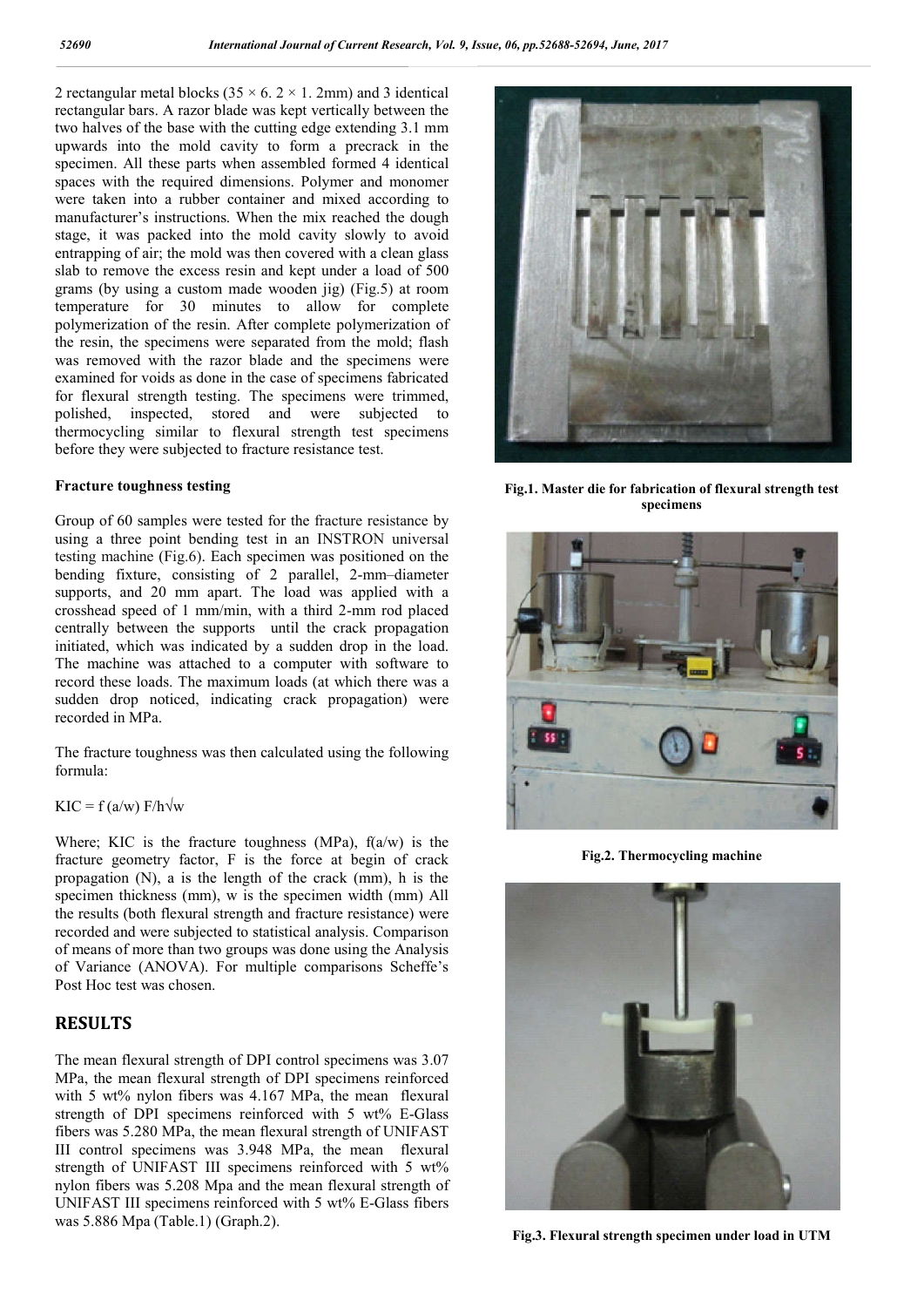

**Fig.4. Master die for fabrication of flexural strength test specimens**



**Fig.5. Load application during setting of fracture resistance test specimens**



**Fig.6. Fracture resistance specimen under load in UTM**

The mean fracture resistance of DPI control specimens was 2.08 MPa, the mean fracture resistance of DPI specimens reinforced with 5 wt% nylon fibers was 2.278 MPa, the mean fracture resistance of DPI specimens reinforced with 5 wt% E-Glass fibers was 2.989 MPa, the mean fracture resistance of UNIFAST III control specimens was 2.654 MPa, the mean fracture resistance of UNIFAST III specimens reinforced with 5 wt% nylon fibers was 2.75 Mpa and the mean fracture resistance of UNIFAST III specimens reinforced with 5 wt% E-Glass fibers was 3.535 Mpa. (Table.2) (Graph.2).

**Table 1. Comparison between flexural strengths of all the subgroups of DPI and UNIFAST III**

| Flexural<br>Strengths | Type           | n  | Mean   | S.D    | т-<br>value              | $P-$<br>value | Decision    |
|-----------------------|----------------|----|--------|--------|--------------------------|---------------|-------------|
| Control               | <b>DPI</b>     | 10 | 3.0710 | .65329 | $\overline{\phantom{a}}$ | 0.009         | Significant |
|                       | <b>UNIFAST</b> | 10 | 3.9480 | .69520 | 2.907                    |               |             |
|                       | Ш              |    |        |        |                          |               |             |
| $5 \text{ wt}$ %      | <b>DPI</b>     | 10 | 4.1670 | .67910 | $\overline{\phantom{a}}$ | 0.000         | Significant |
| nylon                 | <b>UNIFAST</b> | 10 | 5.2080 | .23088 | 4.589                    |               |             |
|                       | Ш              |    |        |        |                          |               |             |
| $5 \text{ wt}$ %      | <b>DPI</b>     | 10 | 5.2800 | .35512 | $\overline{\phantom{a}}$ | 0.018         | Significant |
| Glass                 | <b>UNIFAST</b> | 10 | 5.8860 | .64773 | 2.594                    |               |             |
|                       | Ш              |    |        |        |                          |               |             |



**Graph 1. Bar diagram showing comparison between flexural strengths of all the subgroups of DPI and UNIFAST III**



**Graph 2. Bar diagram showing comparison between fracture resistances of all the subgroups of DPI and UNIFAST III**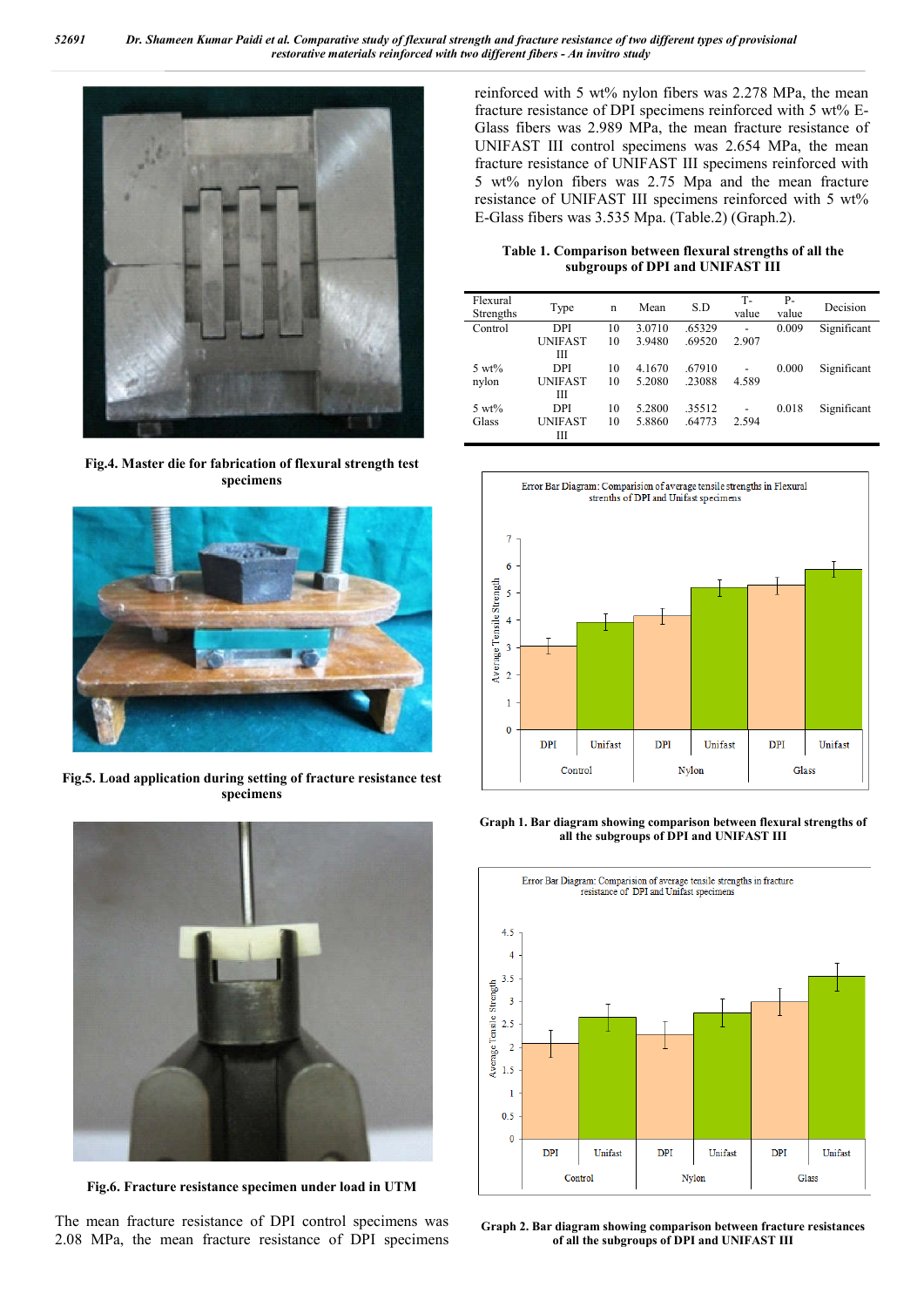**Table 2. Comparison between fracture resistances of all the subgroups of DPI and UNIFAST III**

| Fracture<br>Resistance | Type          | n  | Mean   | S.D    | Т-<br>value | $P-$<br>value | Decision    |
|------------------------|---------------|----|--------|--------|-------------|---------------|-------------|
| Control                | DPI           | 10 | 2.0800 | .31703 | $-2.824$    | 0.011         | Significant |
|                        | <b>UNIFA</b>  | 10 | 2.6540 | 55915  |             |               |             |
|                        | ST III        |    |        |        |             |               |             |
| $5 \text{ wt}$ %       | DPI           | 10 | 2.2780 | .37190 | $-2.271$    | 0.036         | Significant |
| nylon                  | <b>UNIFA</b>  | 10 | 2.7500 | 54193  |             |               |             |
|                        | <b>ST III</b> |    |        |        |             |               |             |
| $5 \text{ wt}$ %       | DPI           | 10 | 2.9890 | .31796 | $-2.413$    | 0.027         | Significant |
| Glass                  | <b>UNIFA</b>  | 10 | 3.5350 | .64117 |             |               |             |
|                        | ST III        |    |        |        |             |               |             |

### **DISCUSSION**

Biologically acceptable fixed prosthodontic treatment demands that prepared teeth be protected and stabilized with provisional restorations that resemble the form and function of the planned definitive treatment. They can assist in the maintenance of periodontal health and act as a healing matrix. Besides the immediate protective, functional, and stabilizing value, interim restorations are useful for diagnostic purposes where the functional, occlusal, and esthetic parameters are developed to identify an optimum treatment outcome before the completion of definitive procedures. A provisional fixed restoration will provide a template for defining tooth contour, esthetics, proximal contacts and occlusion, and for evaluating the potential consequences from an alteration in the vertical dimension of occlusion. Provisional treatment can also provide an important tool for the psychological management of patients where a mutual understanding of treatment outcome and limitations of treatment can be identified. Though methacrylate resins are the materials of choice for the fabrication of provisional restorations, fracture of the restoration may occur during function because of the poor transverse and flexural strengths of methacrylate resins. Hence various reinforcement materials have been used to strengthen the provisional restorative materials. Compared with conventional polymer materials, fiber reinforced polymers are successful in their application primarily because of their high specific modulus and specific strength. Glass is an inorganic substance that has been cooled to a rigid condition without crystallization. Because the modulus of elasticity of glass fibers is very high, most of the stresses are received by them without deformation. Untreated fibers act as inclusion bodies in the acrylic resin mixture and, instead of strengthening, actually weaken the resin. The fibers may break up the homogeneous matrix. Silane coupling agents, who chemically bond glass fibers to the resin matrix, may make the mixtures more homogeneous, resulting in stronger PMMA. (The effect of glass fiber reinforcement on the fracture resistance of a provisional fixed partial denture, 1998) Nylon fibers are polyamide fibers and are based primarily on aliphatic chains. The chief advantage of nylon lies in its resistance to shock and repeated stressing. However, water absorption affects the mechanical properties of nylon. (Jacob John *et al*., 2001)

Laboratory thermal cycling is a simulation of in vivo conditions in which the specimens or the materials are subjected to various temperatures similar to that of the oral conditions. There were various regimens of temperatures that were followed during thermal thermal cycling. (Gale and Darvell, 1999) The regimen followed in this study was 5<sup>°</sup>c and 55˚c as these temperatures were proven to be the minimum and maximum temperatures which can be tolerated by the patient. In the present study reinforced DPI specimens exhibited more

flexural strength than non reinforced DPI specimens. Mean flexural strength of non reinforced DPI specimens (control) was 3.071 MPa and mean flexural strength of 5 wt % nylon reinforced specimens was 4.167 MPa and mean flexural strength of 5 wt % E-Glass reinforced specimens was 5.280 MPa. In the present study reinforced UNIFAST III specimens exhibited more flexural strength than non reinforced specimens. Mean flexural strength of non reinforced UNIFAST III specimens (control) was 3.948 MPa and mean flexural strength of 5 wt % nylon reinforced specimens was 5.208 MPa and mean flexural strength of 5 wt % E-Glass reinforced specimens was 5.886 MPa. Increase in flexural strength in specimens reinforced with 5 wt % nylon when compared to non reinforced specimens can be explained due to transfer of stress from the weak polymer matrix to the fibers that have a higher tensile strength. (Jacob John *et al*., 2001) Increase in flexural strength of specimens reinforced with silanated 5 wt % E-Glass fibers when compared to non reinforced specimens can be explained due to transfer of stress from the weak polymer matrix to the fibers that have a higher tensile strength, and also due to formation of bond between polymer matrix and fiber. (The effect of glass fiber reinforcement on the fracture resistance of a provisional fixed partial denture, 1998; Flexural properties of acrylic resin polymers reinforced with unidirectional and woven glass fibers, 1999) The increase in flexural strength of specimens reinforced with silanated 5 wt % E-Glass fibers compared to the specimens reinforced with 5 wt % nylon fibers can be explained by the fact that silanization increases bond between glass fiber (Gary and Solnit, 1991) and the polymer matrix and due to water sorption the nylon fiber is weakened. (Jacob John *et al*., 2001)

On multiple comparisons between control, 5 wt % nylon reinforced and 5 wt % E-Glass fiber reinforced DPI specimens and between control, 5 wt % nylon reinforced and 5 wt % E-Glass fiber reinforced UNIFAST III specimens, Scheffe's Post Hoc test disclosed that the differences between flexural strengths among all the groups were not statistically significant as all the p-values were less than 0.05. On comparing both DPI and UNIFAST III specimens, flexural strength and fracture resistances were more for UNIFAST III specimens than that of DPI specimens. This can be attributed to the SURF Technology (Surface Uniformity Revolutionary Fixation Technology), a new and revolutionary polymer processing technology. The new technology developed a perfectly balanced composition that has unsurpassed adaptability, wear resistance, hardness and flexural strength. The good wettability of powder and liquid makes it easy to produce a homogeneous, bubble-free mix. In this technology polymer particles are coated with pigment and are responsible for bubble-free and long-lasting exceptionally even-coloured mixtures with high flexural strength and fracture resistance.

In the present study, reinforced DPI specimens exhibited more fracture resistance than non reinforced specimens. Mean fracture resistance of non reinforced specimens (control) was 2.08 MPa and mean fracture resistance of 5 wt % nylon reinforced specimens were 2.278 MPa and mean fracture resistance of 5 wt % E-Glass reinforced specimens was 2.989 MPa. In the present study, reinforced UNIFAST III specimens exhibited more fracture resistance than non reinforced specimens. Mean fracture resistance of non reinforced specimens (control) was 2.654 MPa and mean fracture resistance of 5 wt % nylon reinforced specimens was 2.75 MPa and mean fracture resistance of 5 wt % E-Glass reinforced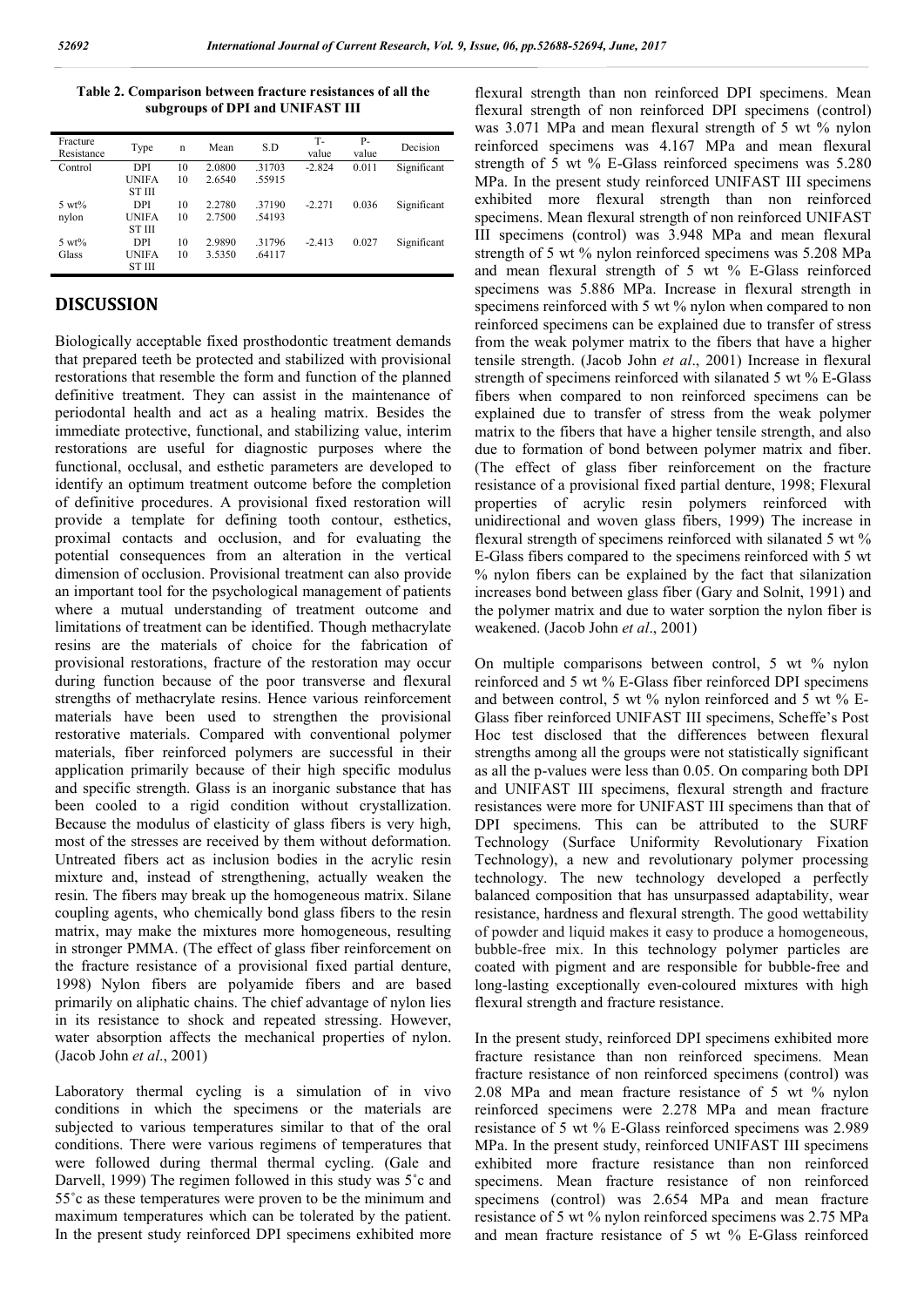specimens was 3.535 MPa. Increase in fracture resistance in specimens reinforced with 5 wt % nylon when compared to non reinforced specimens can be explained due to transfer of stress from the weak polymer matrix to the fibers that have a higher tensile strength. Increase in fracture resistance in specimens reinforced with silanated 5 wt % E-Glass fibers when compared to non reinforced specimens can be explained due to transfer of stress from the weak polymer matrix to the fibers that have a higher tensile strength, and also due to formation of bond between polymer matrix and fiber. (The effect of glass fiber reinforcement on the fracture resistance of a provisional fixed partial denture, 1998; Flexural properties of acrylic resin polymers reinforced with unidirectional and woven glass fibers, 1999) The increase in fracture resistance of specimens reinforced with silanated 5 wt % E-Glass fibers than the specimens reinforced with 5 wt % nylon fibers can be explained by the fact that silanization increases bond between glass fiber and the polymer matrix (Gary S. Solnit, 1991) and due to water sorption the nylon fiber is weakened. (Jacob John *et al*., 2001) On comparing both DPI and UNIFAST III specimens, flexural strength and fracture resistances were more for UNIFAST III specimens than that of DPI specimens. This can be attributed to the SURF Technology (Surface Uniformity Revolutionary Fixation Technology), a new and revolutionary polymer processing technology. The new technology developed a perfectly balanced composition that has unsurpassed adaptability, wear resistance, hardness and flexural strength. The good wettability of powder and liquid makes it easy to produce a homogeneous, bubble-free mix. In this technology polymer particles are coated with pigment and are responsible for bubble-free and long-lasting exceptionally even-coloured mixtures with high flexural strength and fracture resistance.

## **SUMMARY**

In the present study two parameters were evaluated, flexural strength and fracture resistance of provisional restorative materials, reinforced with two different fibers. Two commercially available provisional restorative materials were used. They were DPI (PMMA) and UNIFAST III (PMMA+PEMA), two types of fibers were tested, Nylon fibers and silanated E- glass fibers. Specimens fabricated by using DPI and UNIFAST III materials were divided into 3 subgroups each for each of the two parameters. These groups included the; control group (non reinforced), 5 wt% nylon reinforced group and 5 wt% E-glass fiber reinforced group. Each subgroup was having 10 specimens in it with a total of 120 specimens. All the specimens were stored in artificial saliva for 1 week at 37˚ C in a bacteriological incubator to simulate the intra oral conditions. All the specimens were subjected to 500 thermal cycles in a customised thermocycler machine prior to flexural strength and fracture resistance testing to create artificial ageing in the samples. Then the specimens were tested for flexural strength and fracture resistance by 3- point bending test on INSTRON universal testing machine. The fracture loads were recorded in flexural strength testing and loads at which initiation of crack propagation were recorded in fracture resistance testing. ANOVA and Scheffe's Post Hoc tests were used to statistically analyze the data. It was observed in the study that reinforced specimens showed more fracture resistance and flexural strength when compared to nonreinforced specimens which were taken as control. Among the reinforced specimens, specimens reinforced with 5 wt% E-

glass fibers showed more flexural strength and fracture resistance than specimens reinforced with 5 wt% nylon fibers. Among specimens manufactured from DPI and UNIFAST III, UNIFAST III specimens showed more flexural and fracture resistance than DPI specimens.

## **CONCLUSION**

Within the limitations of the study it can be concluded

- 1) Specimens which are reinforced with fibers had more flexural strength than non reinforced specimens.
- 2) Specimens which are reinforced with fibers had more fracture resistance than non reinforced specimens.
- 3) Among reinforced specimens, specimens with E-glass fiber reinforcement exhibited more flexural strength than specimens reinforced with nylon.
- 4) Among reinforced specimens, specimens with E-glass fiber reinforcement exhibited more fracture resistance than specimens reinforced with nylon.
- 5) UNIFAST specimens exhibited superior flexural and fracture resistance properties than DPI specimens.

Though the study has been undertaken in a standardized and systemic manner involving the commonly available materials still there is a requirement of further studies which aim at incorporating various other reinforcements and materials in future for the benefit of the patients.

## **REFERENCES**

- ANSI/ADA specification 27. Direct filling resins. American National Standard Institute, American Dental Association. Revised 1993.
- British Standards Institution. No 5477. Methods of testing for plane strain fracture toughness (KIC) of metallic materials. London; BSI British Standards; 1977.
- Craig R. Restorative dental materials. 11th ed. St. Louis: Mosby; 2001. Pg. no.87.
- Flexural properties of acrylic resin polymers reinforced with unidirectional and woven glass fibers *(J Prosthet Dent*., 1999; 81:318-26)
- Gale, M.S. and B.W. Darvell. 1999. Thermal cycling procedures for laboratory testing of dental restorations. (*Journal of Dentistry,* 27: 89–99).
- Gary S. Solnit, 1991. The effect of methyl methacrylate reinforcement with silane-treated and untreated glass fibers (*J Prosthet Dent*., 66:310-4.)
- Geerts, G.A.V.M., Jan- Hendrik Overtuf, T.G. Oberholzer. 2008. The effect of different reinforcements on the fracture toughness of materials for interim restorations. *J Prosthet Dent*., 99:461-67
- Hamza, T.A., Stephen F. Rosenstiel, MM Elhosary, M. Ibraheem, 2004. The effect of fiber reinforcement on the fracture toughness and flexural strength of provisional restorative resins. *J Prosthet Dent*., 91:258-64
- Hamza, T.A., Stephen F. Rosenstiel, MM Elhosary, M. Ibraheem. 2006. Fracture resistance of fiber-reinforced PMMA interim fixed partial dentures. *J.Prosthodont*., 15:223-228
- Jacob John, Shivaputrappa A., Gangadhar and Ila Shah. 2001. Flexural strength of heat-polymerized polymethyl methacrylate denture resin reinforced with glass, aramid, or nylon fibers. *J Prosthet Den*., 86:424-7.